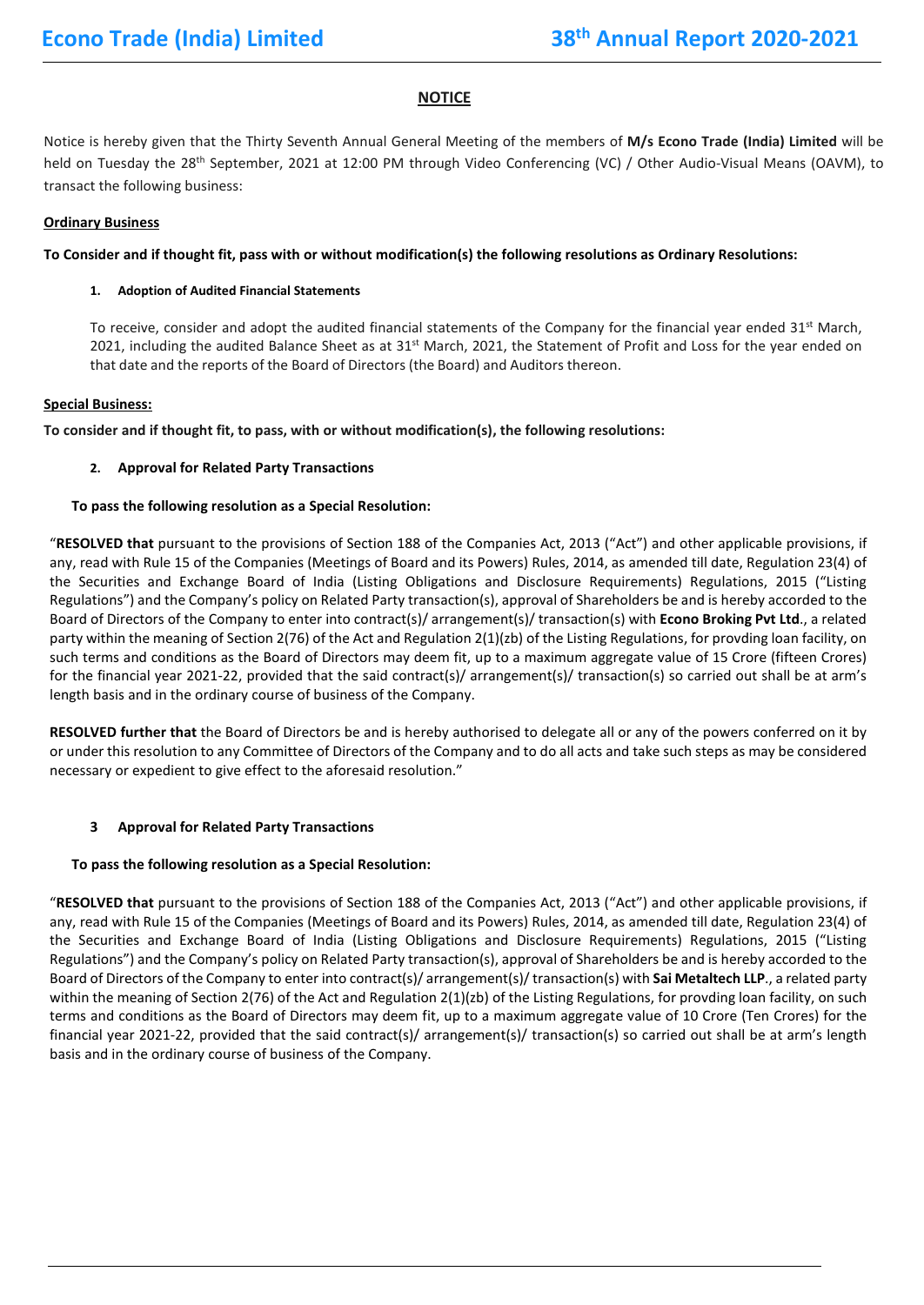# **Econo Trade (India) Limited 38th Annual Report 2020-2021**

**RESOLVED further that** the Board of Directors be and is hereby authorised to delegate all or any of the powers conferred on it by or under this resolution to any Committee of Directors of the Company and to do all acts and take such steps as may be considered necessary or expedient to give effect to the aforesaid resolution."

> **By Order of the Board** For **Econo Trade India Limited Shekh Hasina Kasambhai Managing Director Sd/-**

**Registered Office: 9/12 Lal Bazar Street, Block B, Room No.3103, 3 rd floor, Kolkata – 700001 Date: 05.09.2021**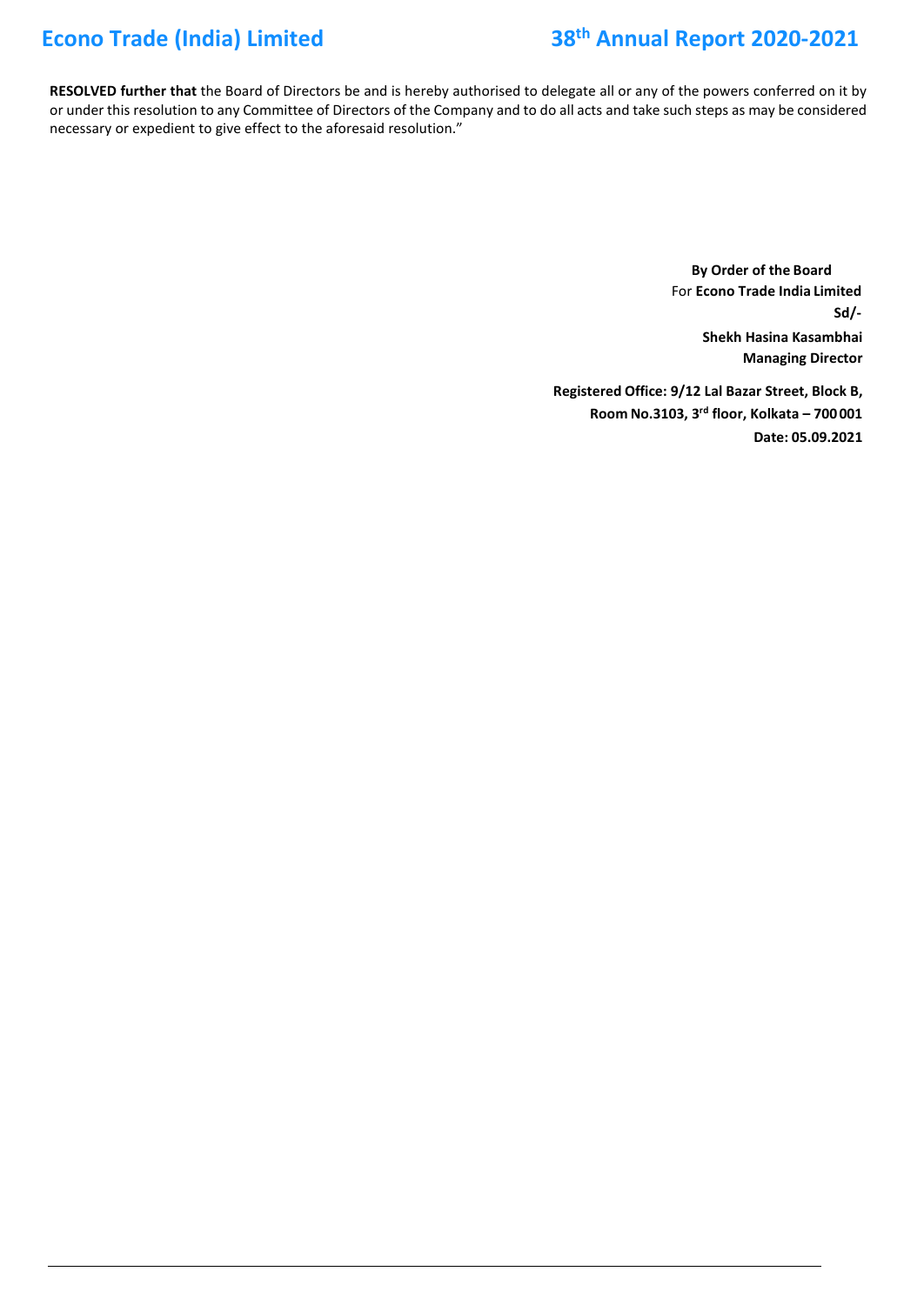#### **NOTES:**

- 1. In view of the massive outbreak of the COVID-19 pandemic, social distancing is a norm to be followed and pursuant to the Circular No. 14/2020 dated April 08, 2020, Circular No.17/2020 dated April 13, 2020 issued by the Ministry of Corporate Affairs followed by Circular No. 20/2020 dated May 05, 2020 and Circular No. 02/2021 dated January 13, 2021 and all other relevant circulars issued from time to time, physical attendance of the Members to the AGM venue is not required and general meeting be held through video conferencing (VC) or other audio visual means (OAVM). Hence, Members can attend and participate in the ensuing AGM through VC/OAVM.
- 2. Pursuant to the Circular No. 14/2020 dated April 08, 2020, issued by the Ministry of Corporate Affairs, the facility to appoint proxy to attend and cast vote for the members is not available for this AGM. However, the Body Corporates are entitled to appoint authorized representatives to attend the AGM through VC/OAVM and participate there at and cast their votes through e-voting.
- 3. The Members can join the AGM in the VC/OAVM mode 15 minutes before and after the scheduled time of the commencement of the Meeting by following the procedure mentioned in the Notice. The facility of participation at the AGM through VC/OAVM will be made available for 1000 members on first come first served basis. This will not include large Shareholders (Shareholders holding 2% or more shareholding), Promoters, Institutional Investors, Directors, Key Managerial Personnel, the Chairpersons of the Audit Committee, Nomination and Remuneration Committee and Stakeholders Relationship Committee, Auditors etc. who are allowed to attend the AGM without restriction on account of first come first served basis.
- 4. The attendance of the Members attending the AGM through VC/OAVM will be counted for the purpose of reckoning the quorum under Section 103 of the Companies Act, 2013.
- 5. Pursuant to the provisions of Section 108 of the Companies Act, 2013 read with Rule 20 of the Companies (Management and Administration) Rules, 2014 (as amended) and Regulation 44 of SEBI (Listing Obligations & Disclosure Requirements) Regulations 2015 (as amended), and the Circulars issued by the Ministry of Corporate Affairs dated April 08, 2020, April 13, 2020 and May 05, 2020 the Company is providing facility of remote e-Voting to its Members in respect of the business to be transacted at the AGM. For this purpose, the Company has entered into an agreement with National Securities Depository Limited (NSDL) for facilitating voting through electronic means, as the authorized agency. The facility of casting votes by a member using remote e-Voting system as well as venue voting on the date of the AGM will be provided by NSDL.
- 6. In line with the Ministry of Corporate Affairs (MCA) Circular No. 17/2020 dated April 13, 2020, the Notice calling the AGM has been uploaded on the website of the Company at www.econo.in. The Notice can also be accessed from the websites of the Stock Exchanges i.e. BSE Limited and National Stock Exchange of India Limited at www.bseindia.com and www.nseindia.com respectively and the AGM Notice is also available on the website of NSDL (agency for providing the Remote e-Voting facility) i.e. www.evoting.nsdl.com.
- 7. AGM has been convened through VC/OAVM in compliance with applicable provisions of the Companies Act, 2013 read with MCA Circular No. 14/2020 dated April 08, 2020 and MCA Circular No. 17/2020 dated April 13, 2020, MCA Circular No. 20/2020 dated May 05, 2020 and MCA Circular No. 2/2021 dated January 13, 2021.

#### **THE INSTRUCTIONS FOR MEMBERS FOR REMOTE E-VOTING AND JOINING GENERAL MEETING ARE AS UNDER: -**

**The remote e-voting period begins on September 25, 2021 at 09:00 A.M. and ends on September 27, 2021 at 05:00 P.M. The remote e-voting module shall be disabled by NSDL for voting thereafter. The Members, whose names appear in the Register of Members / Beneficial Owners as on the record date (cut-off date) i.e. September 21, 2021, may cast their vote electronically. The voting right of shareholders shall be in proportion to their share in the paid-up equity share capital of the Company as on the cut-off date, being September 21, 2021.**

#### **How do I vote electronically using NSDL e-Voting system?**

*The way to vote electronically on NSDL e-Voting system consists of "Two Steps" which are mentioned below:*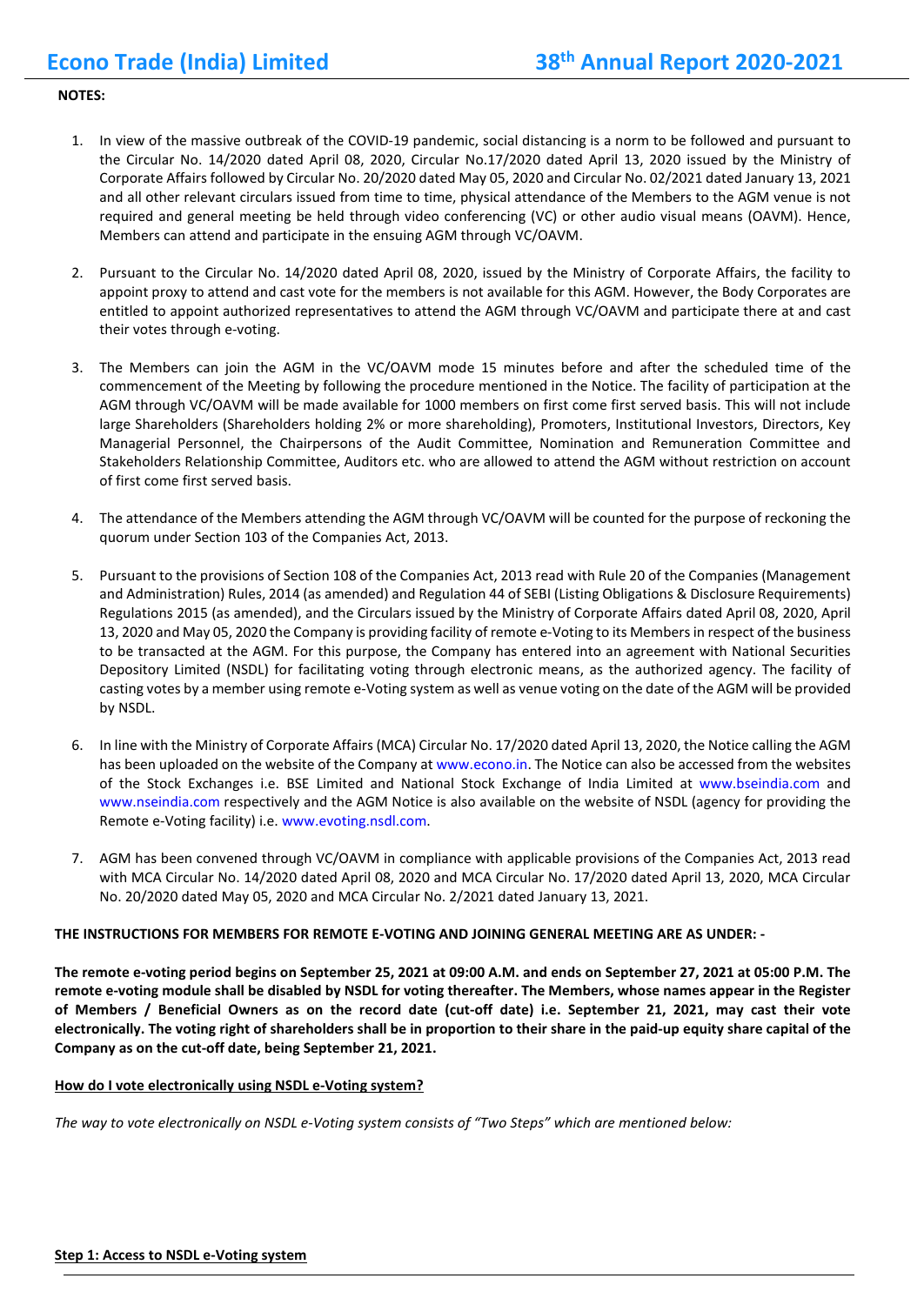### **A) Login method for e-Voting and joining virtual meeting for Individual shareholders holding securities in demat mode**

In terms of SEBI circular dated December 9, 2020 on e-Voting facility provided by Listed Companies, Individual shareholders holding securities in demat mode are allowed to vote through their demat account maintained with Depositories and Depository Participants. Shareholders are advised to update their mobile number and email Id in their demat accounts in

order to access e-Voting facility.

Login method for Individual shareholders holding securities in demat mode is given below:

| <b>Type of shareholders</b>                                                  | <b>Login Method</b>                                                                                                                                                                                                                                                                                                                                                                                                                                                                                                                                                                                                                                                                                                                                                                                                                                                                                                                                                                                                                                                                                                                                                                                                                                                                                                                                                          |  |
|------------------------------------------------------------------------------|------------------------------------------------------------------------------------------------------------------------------------------------------------------------------------------------------------------------------------------------------------------------------------------------------------------------------------------------------------------------------------------------------------------------------------------------------------------------------------------------------------------------------------------------------------------------------------------------------------------------------------------------------------------------------------------------------------------------------------------------------------------------------------------------------------------------------------------------------------------------------------------------------------------------------------------------------------------------------------------------------------------------------------------------------------------------------------------------------------------------------------------------------------------------------------------------------------------------------------------------------------------------------------------------------------------------------------------------------------------------------|--|
| Individual<br>Shareholders holding<br>securities in demat<br>mode with NSDL. | 1. Existing IDeAS user can visit the e-Services website of NSDL Viz.<br>https://eservices.nsdl.com either on a Personal Computer or on a mobile.<br>On the e-Services home page click on the "Beneficial Owner" icon under<br>"Login" which is available under 'IDeAS' section, this will prompt you to<br>enter your existing User ID and Password. After successful authentication,<br>you will be able to see e-Voting services under Value added services. Click<br>on "Access to e-Voting" under e-Voting services and you will be able to see<br>e-Voting page. Click on company name or e-Voting service provider i.e.<br>NSDL and you will be re-directed to e-Voting website of NSDL for casting<br>your vote during the remote e-Voting period or joining virtual meeting &<br>voting during the meeting.                                                                                                                                                                                                                                                                                                                                                                                                                                                                                                                                                          |  |
|                                                                              | 2. If you are not registered for IDeAS e-Services, option to register is available<br>at https://eservices.nsdl.com. Select "Register Online for IDeAS Portal" or<br>click at https://eservices.nsdl.com/SecureWeb/IdeasDirectReg.jsp<br>3. Visit the e-Voting website of NSDL. Open web browser by typing the<br>following URL: https://www.evoting.nsdl.com/ either on a Personal<br>Computer or on a mobile. Once the home page of e-Voting system is<br>launched, click on the icon "Login" which is available under<br>'Shareholder/Member' section. A new screen will open. You will have to<br>enter your User ID (i.e. your sixteen digit demat account number hold with<br>NSDL), Password/OTP and a Verification Code as shown on the screen. After<br>successful authentication, you will be redirected to NSDL Depository site<br>wherein you can see e-Voting page. Click on company name or e-Voting<br>service provider i.e. NSDL and you will be redirected to e-Voting website of<br>NSDL for casting your vote during the remote e-Voting period or joining<br>virtual meeting & voting during the meeting.<br>4. Shareholders/Members can also download NSDL Mobile App "NSDL<br>Speede" facility by scanning the QR code mentioned below for seamless<br>voting experience.<br><b>NSDL Mobile App is available on</b><br>Google Play<br><b>App Store</b> |  |
| Individual<br>Shareholders holding<br>securities in demat<br>mode with CDSL  | Existing users who have opted for Easi / Easiest, they can login through their<br>1.<br>user id and password. Option will be made available to reach e-Voting page<br>without any further authentication. The URL for users to login to Easi /<br>Easiest<br>https://web.cdslindia.com/myeasi/home/login<br>are<br>or<br>www.cdslindia.com and click on New System Myeasi.                                                                                                                                                                                                                                                                                                                                                                                                                                                                                                                                                                                                                                                                                                                                                                                                                                                                                                                                                                                                   |  |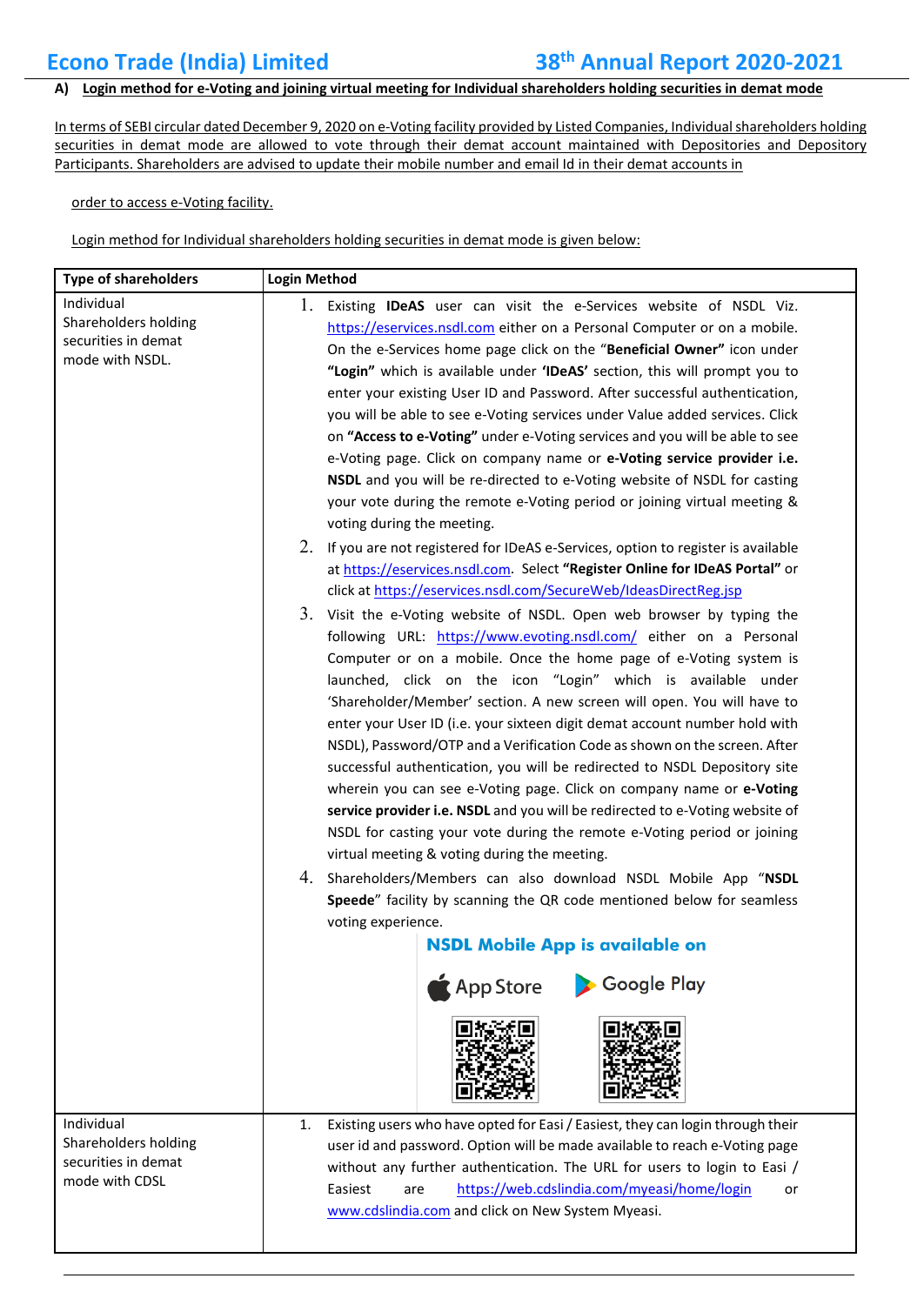| <b>Econo Trade (India) Limited</b>                                                                                       |                                                                                                                                                                                                                                                                                                                                                                                                                                                                                                                                                                                                                                   | 38th Annual Report 2020-2021                                                                                                                                                                                                                                                                                                                                                                                            |
|--------------------------------------------------------------------------------------------------------------------------|-----------------------------------------------------------------------------------------------------------------------------------------------------------------------------------------------------------------------------------------------------------------------------------------------------------------------------------------------------------------------------------------------------------------------------------------------------------------------------------------------------------------------------------------------------------------------------------------------------------------------------------|-------------------------------------------------------------------------------------------------------------------------------------------------------------------------------------------------------------------------------------------------------------------------------------------------------------------------------------------------------------------------------------------------------------------------|
|                                                                                                                          |                                                                                                                                                                                                                                                                                                                                                                                                                                                                                                                                                                                                                                   | 2. After successful login of Easi/Easiest the user will be also able to see the E<br>Voting Menu. The Menu will have links of e-Voting service provider i.e.<br>NSDL. Click on NSDL to cast your vote.                                                                                                                                                                                                                  |
|                                                                                                                          | 3.                                                                                                                                                                                                                                                                                                                                                                                                                                                                                                                                                                                                                                | If the user is not registered for Easi/Easiest, option to register is available<br>at https://web.cdslindia.com/myeasi/Registration/EasiRegistration                                                                                                                                                                                                                                                                    |
|                                                                                                                          | 4.                                                                                                                                                                                                                                                                                                                                                                                                                                                                                                                                                                                                                                | Alternatively, the user can directly access e-Voting page by providing demat<br>Account Number and PAN No. from a link in www.cdslindia.com home<br>page. The system will authenticate the user by sending OTP on registered<br>Mobile & Email as recorded in the demat Account. After successful<br>authentication, user will be provided links for the respective ESP i.e. NSDL<br>where the e-Voting is in progress. |
| Individual<br>Shareholders (holding<br>securities in demat<br>mode) login through<br>their<br>depository<br>participants | You can also login using the login credentials of your demat account through your<br>Depository Participant registered with NSDL/CDSL for e-Voting facility. upon logging<br>in, you will be able to see e-Voting option. Click on e-Voting option, you will be<br>redirected to NSDL/CDSL Depository site after successful authentication, wherein<br>you can see e-Voting feature. Click on company name or e-Voting service provider<br>i.e. NSDL and you will be redirected to e-Voting website of NSDL for casting your vote<br>during the remote e-Voting period or joining virtual meeting & voting during the<br>meeting. |                                                                                                                                                                                                                                                                                                                                                                                                                         |

**Important note:** Members who are unable to retrieve User ID/ Password are advised to use Forget User ID and Forget Password option available at abovementioned website.

#### **Helpdesk for Individual Shareholders holding securities in demat mode for any technical issues related to login through Depository i.e. NSDL and CDSL.**

| Login type                                                                  | <b>Helpdesk details</b>                                                                                                                                                          |
|-----------------------------------------------------------------------------|----------------------------------------------------------------------------------------------------------------------------------------------------------------------------------|
| Individual<br>Shareholders<br>holding<br>securities in demat mode with NSDL | Members facing any technical issue in login can contact NSDL<br>helpdesk by sending a request at evoting@nsdl.co.in or call at toll free<br>no.: 1800 1020 990 and 1800 22 44 30 |
| Individual Shareholders holding<br>securities in demat mode with CDSL       | Members facing any technical issue in login can contact CDSL helpdesk<br>by sending a request at helpdesk.evoting@cdslindia.com or contact at<br>022-23058738 or 022-23058542-43 |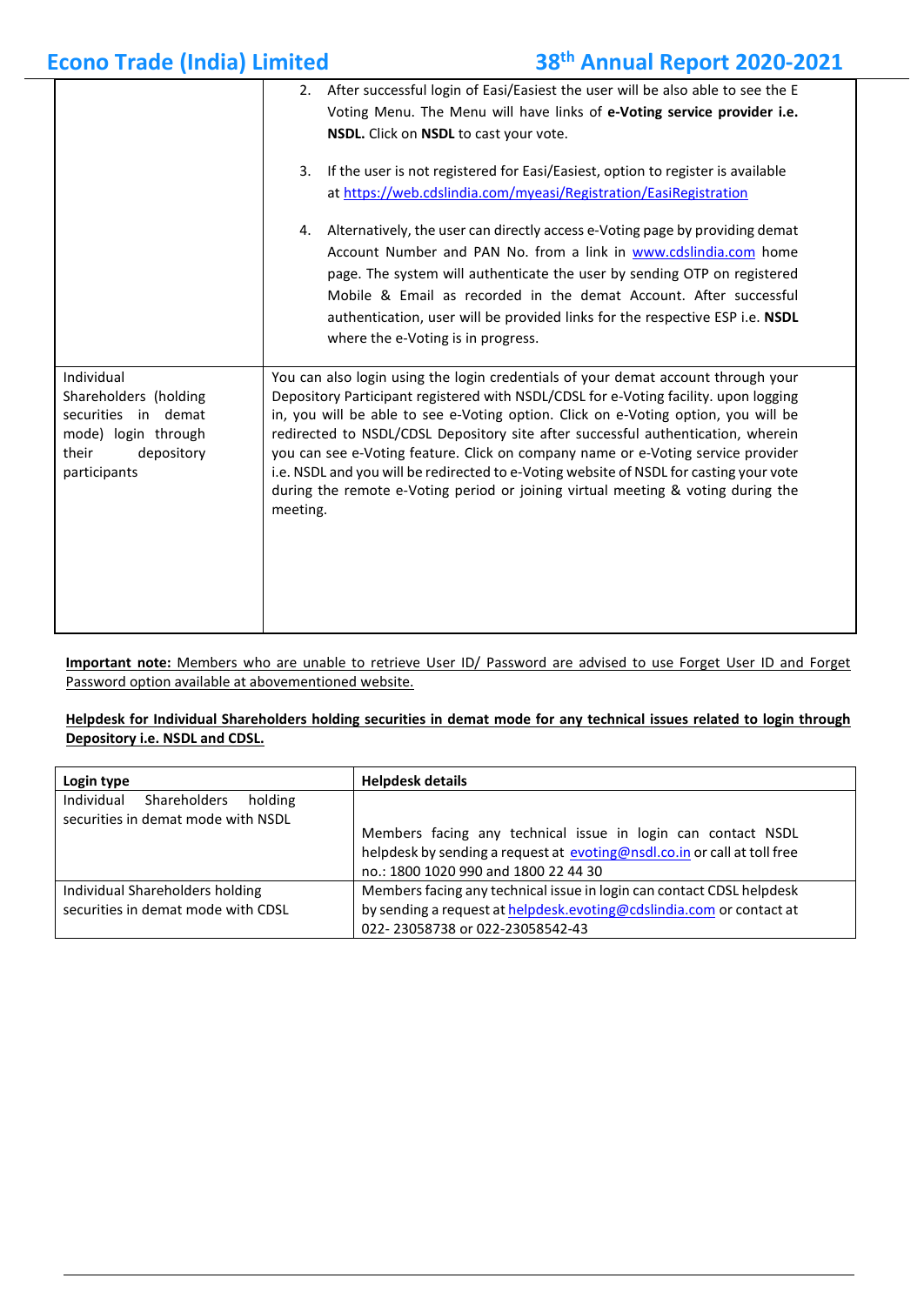**B) Login Method for e-Voting and joining virtual meeting for shareholders other than Individual shareholders holding securities in demat mode and shareholders holding securities in physical mode.**

#### **How to Log-in to NSDL e-Voting website?**

- 1. Visit the e-Voting website of NSDL. Open web browser by typing the following URL: <https://www.evoting.nsdl.com/> either on a Personal Computer or on a mobile.
- 2. Once the home page of e-Voting system is launched, click on the icon "Login" which is available under 'Shareholder/Member' section.
- 3. A new screen will open. You will have to enter your User ID, your Password/OTP and a Verification Code as shown on the screen.

*Alternatively, if you are registered for NSDL eservices i.e. IDEAS, you can log-in a[t https://eservices.nsdl.com/](https://eservices.nsdl.com/) with your existing IDEAS login. Once you log-in to NSDL eservices after using your log-in credentials, click on e-Voting and you can proceed to Step 2 i.e. Cast your vote electronically.*

4. Your User ID details are given below:

| Manner of holding shares <i>i.e.</i> Demat<br>(NSDL or CDSL) or Physical | Your User ID is:                                                                                                                                                                     |
|--------------------------------------------------------------------------|--------------------------------------------------------------------------------------------------------------------------------------------------------------------------------------|
| a) For Members who hold shares in<br>demat account with NSDL.            | 8 Character DP ID followed by 8 Digit Client ID<br>For example, if your DP ID is IN300*** and Client<br>ID is $12******$<br>then<br>vour<br>user<br>ID<br>is is<br>IN300***12******* |
| b) For Members who hold shares in<br>demat account with CDSL.            | 16 Digit Beneficiary ID<br>example, if your Beneficiary<br>For<br>ID<br>- is<br>$12*********************$<br>then<br>vour<br>user<br>ID is<br>17**************                       |
| c) For Members holding shares in<br>Physical Form.                       | EVEN Number followed by Folio Number<br>registered with the company<br>For example, if folio number is 001*** and EVEN<br>is 101456 then user ID is 101456001 ***                    |

- 5. Password details for shareholders other than Individual shareholders are given below:
	- a) If you are already registered for e-Voting, then you can user your existing password to login and cast your vote.
	- b) If you are using NSDL e-Voting system for the first time, you will need to retrieve the 'initial password' which was communicated to you. Once you retrieve your 'initial password', you need to enter the 'initial password' and the system will force you to change your password.
	- c) How to retrieve your 'initial password'?
		- (i) If your email ID is registered in your demat account or with the company, your 'initial password' is communicated to you on your email ID. Trace the email sent to you from NSDL from your mailbox. Open the email and open the attachment i.e. a .pdf file. Open the .pdf file. The password to open the .pdf file is your 8-digit client ID for NSDL account, last 8 digits of client ID for CDSL account or folio number for shares held in physical form. The .pdf file contains your 'User ID' and your 'initial password'.
		- (ii) If your email ID is not registered, please follow steps mentioned below in **process for those shareholders whose email ids are not registered.**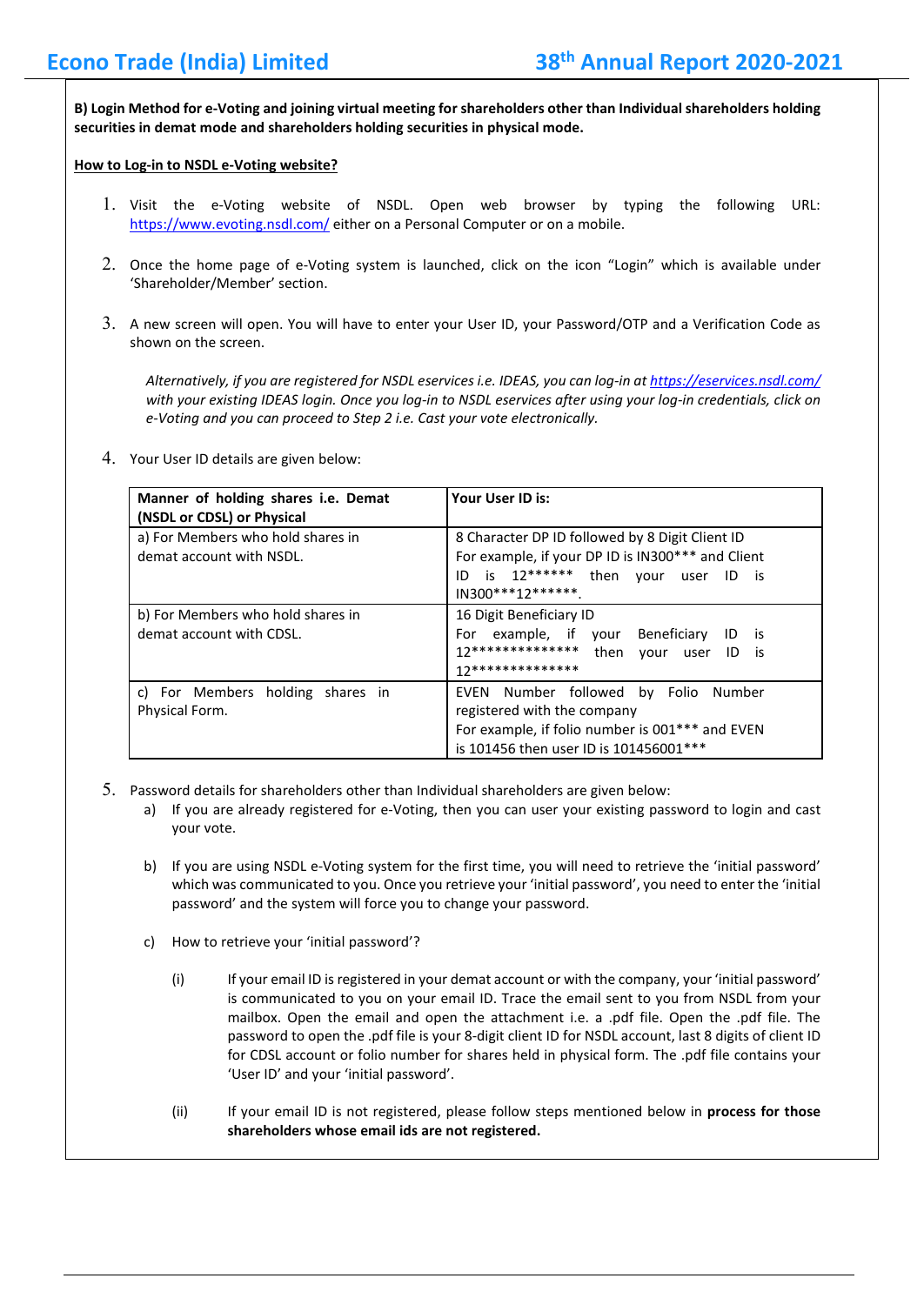- 6. If you are unable to retrieve or have not received the "Initial password" or have forgotten your password:
	- a) Click on "**[Forgot User Details/Password](https://www.evoting.nsdl.com/eVotingWeb/commonhtmls/NewUser.jsp)**?"(If you are holding shares in your demat account with NSDL or CDSL) option available on www.evoting.nsdl.com.
	- b) **Physical [User Reset Password](https://www.evoting.nsdl.com/eVotingWeb/commonhtmls/PhysicalUser.jsp)**?" (If you are holding shares in physical mode) option available on [www.evoting.nsdl.com.](http://www.evoting.nsdl.com/)
	- c) If you are still unable to get the password by aforesaid two options, you can send a request at [evoting@nsdl.co.in](mailto:evoting@nsdl.co.in) mentioning your demat account number/folio number, your PAN, your name and your registered address etc.
	- d) Members can also use the OTP (One Time Password) based login for casting the votes on the e-Voting system of NSDL.
- 7. After entering your password, tick on Agree to "Terms and Conditions" by selecting on the check box.
- 8. Now, you will have to click on "Login" button.
- 9. After you click on the "Login" button, home page of e-Voting will open.

### **Step 2: Cast your vote electronically and join General Meeting on NSDL e-Voting system.**

#### **How to cast your vote electronically and join General Meeting on NSDL e-Voting system?**

- 1. After successful login at Step 1, you will be able to see all the companies "EVEN" in which you are holding shares and whose voting cycle and General Meeting is in active status.
- 2. Select "EVEN" of company for which you wish to cast your vote during the remote e-Voting period and casting your vote during the General Meeting. For joining virtual meeting, you need to click on "VC/OAVM" link placed under "Join General Meeting".
- 3. Now you are ready for e-Voting as the Voting page opens.
- 4. Cast your vote by selecting appropriate options i.e. assent or dissent, verify/modify the number of shares for which you wish to cast your vote and click on "Submit" and also "Confirm" when prompted.
- 5. Upon confirmation, the message "Vote cast successfully" will be displayed.
- 6. You can also take the printout of the votes cast by you by clicking on the print option on the confirmation page.
- **7.** Once you confirm your vote on the resolution, you will not be allowed to modify your vote.

#### **General Guidelines for shareholders**

- 1. Institutional shareholders (i.e. other than individuals, HUF, NRI etc.) are required to send scanned copy (PDF/JPG Format) of the relevant Board Resolution/ Authority letter etc. with attested specimen signature of the duly authorized signatory(ies) who are authorized to vote, to the Scrutinizer by e-mail to [cspkohli@gmail.com](mailto:cspkohli@gmail.com) with a copy marked to [evoting@nsdl.co.in.](mailto:evoting@nsdl.co.in)
- 2. Any person holding shares in physical form and non-individual shareholders, who acquires shares of the Company and becomes member of the Company after the notice is send through e-mail and holding shares as of the cut-off date i.e. August 20th 2021, may obtain the login ID and password by sending a request at **[evoting@nsdl.co.in](mailto:evoting@nsdl.co.in)** or Issuer/RTA. However, if you are already registered with NSDL for remote e-voting, then you can use your existing user ID and password for casting your vote. If you forgot your password, you can reset your password by using "Forgot User Details/Password" or "Physical User Reset Password" option available on **[www.evoting.nsdl.com](http://www.evoting.nsdl.com/)** or call on toll free no. **1800 1020 990 and 1800 22 44 30**. In case of Individual Shareholders holding securities in demat mode who acquires shares of the Company and becomes a Member of the Company after sending of the Notice and holding shares as of the cut-off date i.e. September 21<sup>st</sup> 2021 may follow steps mentioned in the Notice of the AGM under Step 1 : "Access to NSDL e-Voting system"(Above).
- 3. It is strongly recommended not to share your password with any other person and take utmost care to keep your password confidential. Login to the e-voting website will be disabled upon five unsuccessful attempts to key in the correct password. In such an event, you will need to go through the ["Forgot User Details/Password?"](https://www.evoting.nsdl.com/eVotingWeb/commonhtmls/NewUser.jsp) or "Physical User Reset [Password?"](https://www.evoting.nsdl.com/eVotingWeb/commonhtmls/PhysicalUser.jsp) option available on www.evoting.nsdl.com to reset the password.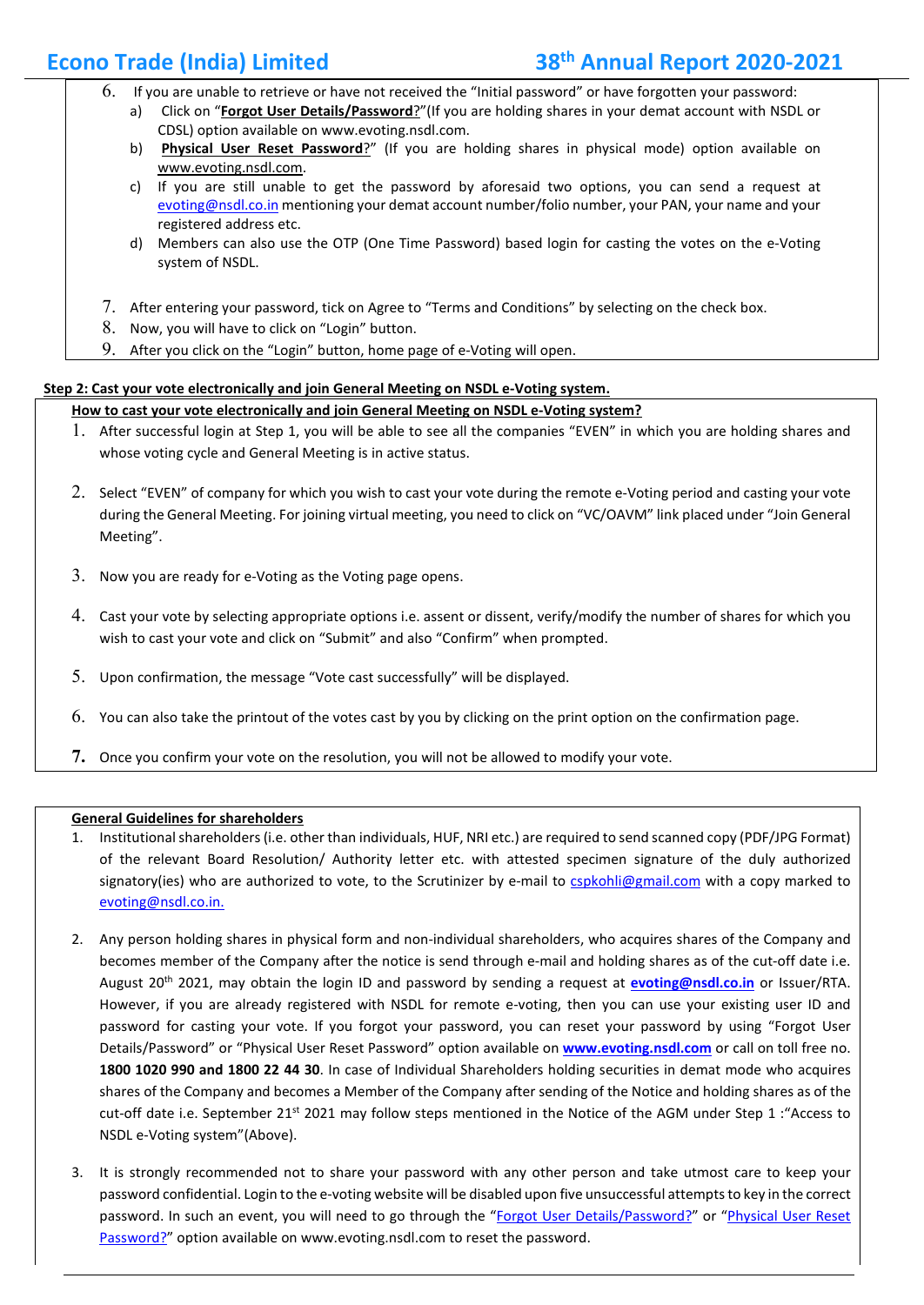## **Econo Trade (India) Limited 38th Annual Report 2020-2021**

4. In case of any queries, you may refer the Frequently Asked Questions (FAQs) for Shareholders and e-voting user manual for Shareholders available at the download section of [www.evoting.nsdl.com](http://www.evoting.nsdl.com/) or call on toll free no.: 1800 1020 990 and 1800 22 44 30 or send a request to to Mr. Amit Vishal, Senior Manager and /or Ms. Pallavi Mhatre, Manager at [evoting@nsdl.co.in](mailto:evoting@nsdl.co.in)

#### **Process for those shareholders whose email ids are not registered with the depositories for procuring user id and password and registration of e mail ids for e-voting for the resolutions set out in this notice**:

- 1. In case shares are held in physical mode please provide Folio No., Name of shareholder, scanned copy of the share certificate (front and back), PAN (self-attested scanned copy of PAN card), and AADHAR (self-attested scanned copy of Aadhar Card) by email to [etil2011@gmail.com.](mailto:etil2011@gmail.com)
- 2. In case shares are held in demat mode, please provide DPID-CLID (16-digit DPID + CLID or 16-digit beneficiary ID), Name, client master or copy of Consolidated Account statement, PAN (self-attested scanned copy of PAN card), AADHAR (selfattested scanned copy of Aadhaar Card) to [etil2011@gmail.com.](mailto:etil2011@gmail.com) If you are an Individual shareholder holding securities in demat mode, you are requested to refer to the login method explained at **step 1 (A**) i.e., **Login method for e-Voting and joining virtual meeting for Individual shareholders holding securities in demat mode**.
- 3. Alternatively, shareholder/members may send a request to [evoting@nsdl.co.in](mailto:evoting@nsdl.co.in) for procuring user id and password for e-voting by providing above mentioned documents.
- 4. In terms of SEBI circular dated December 9, 2020 on e-Voting facility provided by Listed Companies, Individual shareholders holding securities in demat mode are allowed to vote through their demat account maintained with Depositories and Depository Participants. Shareholders are required to update their mobile number and email ID correctly in their demat account in order to access e-Voting facility.

#### **THE INSTRUCTIONS FOR MEMBERS FOR e-VOTING ON THE DAY OF THE AGM ARE AS UNDER: -**

- 1. The procedure for e-Voting on the day of the AGM is same as the instructions mentioned above for remote e-voting.
- 2. Only those Members/ shareholders, who will be present in the AGM through VC/OAVM facility and have not casted their vote on the Resolutions through remote e-Voting and are otherwise not barred from doing so, shall be eligible to vote through e-Voting system in the AGM.
- 3. Members who have voted through Remote e-Voting will be eligible to attend the AGM. However, they will not be eligible to vote at the AGM.
- 4. The details of the person who may be contacted for any grievances connected with the facility for e-Voting on the day of the AGM shall be the same person mentioned for Remote e-voting.

#### **INSTRUCTIONS FOR MEMBERS FOR ATTENDING THE AGM THROUGH VC/OAVM ARE AS UNDER:**

- 1. Member will be provided with a facility to attend the AGM through VC/OAVM through the NSDL e-Voting system. Members may access by following the steps mentioned above for **Access to NSDL e-Voting system**. After successful login, you can see link of "VC/OAVM link" placed under **"Join General meeting"** menu against company name. You are requested to click on VC/OAVM link placed under Join General Meeting menu. The link for VC/OAVM will be available in Shareholder/Member login where the EVEN of Company will be displayed. Please note that the members who do not have the User ID and Password for e-Voting or have forgotten the User ID and Password may retrieve the same by following the remote e-Voting instructions mentioned in the notice to avoid last minute rush.
- 2. Members are encouraged to join the Meeting through Laptops for better experience.
- 3. Further Members will be required to allow Camera and use Internet with a good speed to avoid any disturbance during the meeting.
- 4. Please note that Participants Connecting from Mobile Devices or Tablets or through Laptop connecting via Mobile Hotspot may experience Audio/Video loss due to Fluctuation in their respective network. It is therefore recommended to use Stable Wi-Fi or LAN Connection to mitigate any kind of aforesaid glitches.